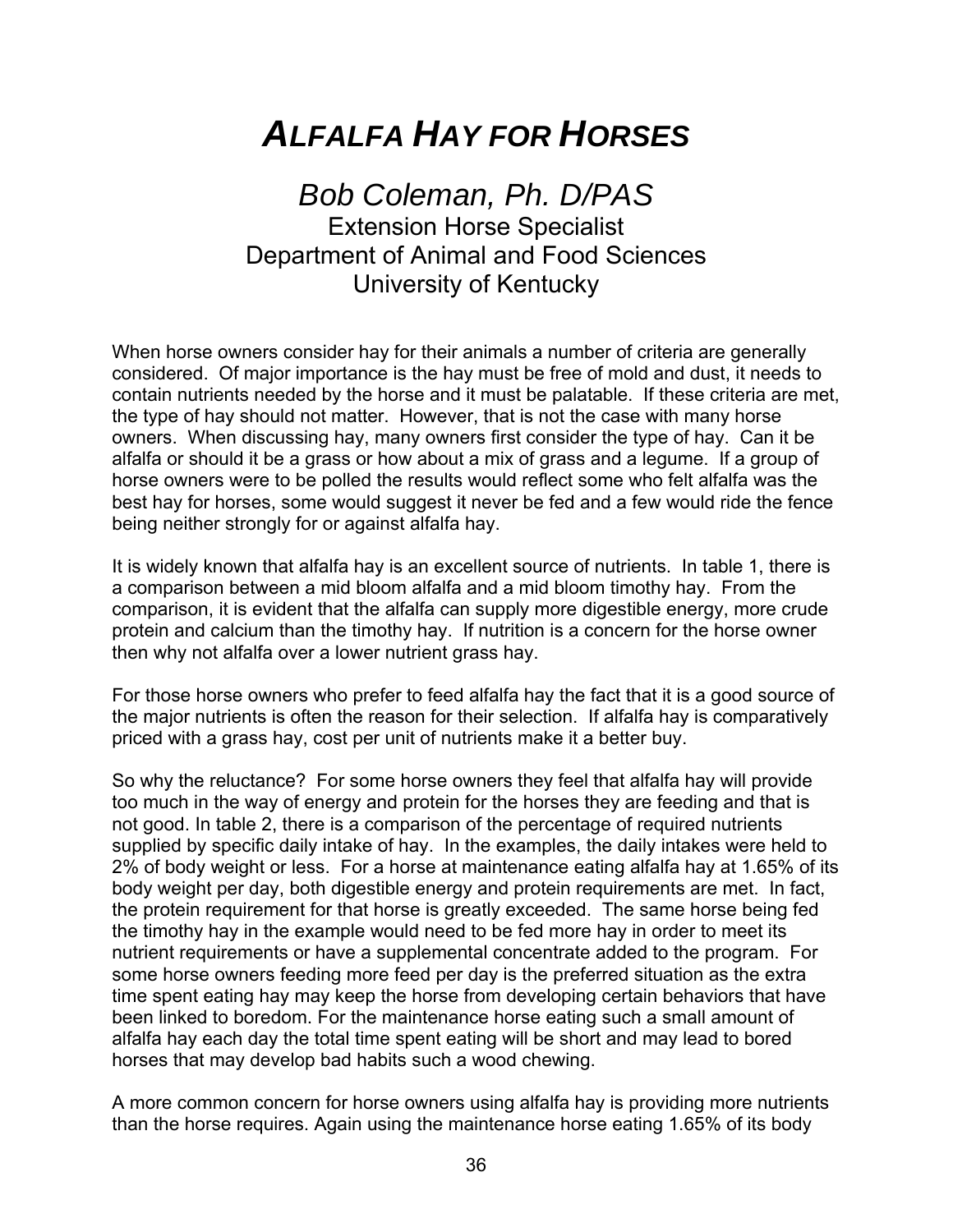weight could easily eat 2.0 % or more of a good quality alfalfa hay. The result of this scenario is an overweight horse if access to feed is not restricted. The reality is horses can get fat on alfalfa hay but it is because the owners will not limit the intake of the hay.

In all examples found in table 2, those horses consuming the alfalfa hay will have crude protein intakes that exceed their requirements. This excess protein will be excreted resulting in greater water needs by the horses and wetter stalls. It is not uncommon for a farm feeding alfalfa hay to horses in the barn to have a significant ammonia problem in the barn because of the excessive protein intake.

As with any feeding program, the selection of the feeds to be used should reflect the nutrient needs of the horses being fed. As noted in table 2, the lactating mare's requirements for protein are met when fed alfalfa hay. The intake indicated in the table also provides over 70% of the mare's digestible energy needs as well. If the grass hay is the basis of the lactating mare's diet a concentrate that includes a higher level of protein plus more digestible energy would be needed to meet requirements. The alfalfa based diet allows the horse owner to use a concentrate with a lower protein content and generally feed lees concentrate the horse.

As with the maintenance horses and the broodmare the horse at light work consumes a greater portion of its nutrient requirements, when alfalfa hay is the basis for the feeding program. However concerns with feeding levels of protein in excess of the horse's requirements and concerns with wet stalls and ammonia in the barn may cause horse owners to go to more of a grass hay and not a straight alfalfa hay.

Horse owners are or should be concerned about the presence of mold in the hay they are feeding regardless of what type of hay it is. It has been noted by some horse owners that there is an increase presence of mold in alfalfa hay. While there is potential for this to be true the mold may be the result of hay producers putting up hay with a slightly higher moisture content in order to preserve the leaf content of the hay. The presence of the mold is more a function of hay production, not the fact it is alfalfa. However it is a concern especially when as a hay feeder you want to take advantage of the nutrients found in the leaves.

For horse owners, alfalfa hay can be an effective feed, however it is important that intakes of nutrients are controlled for certain classes of horse in particular those horses with lower nutrient needs.

For those supplying hay, what does the horse owner want?

- 1) A hay that is free of mold and dust. Moldy hay has been implicated as a cause of the respiratory condition called heaves. The moldy hay causes an allergic reaction which affects the horse's ability to exhale. The hay fed to horses must be free of mold.
- 2) A consistent product. Hay that is green, leafy with a fresh odor. In addition, bales need to have an assistant makeup throughout the lot of hay. Not always easy to do if a mixed hay is produced.